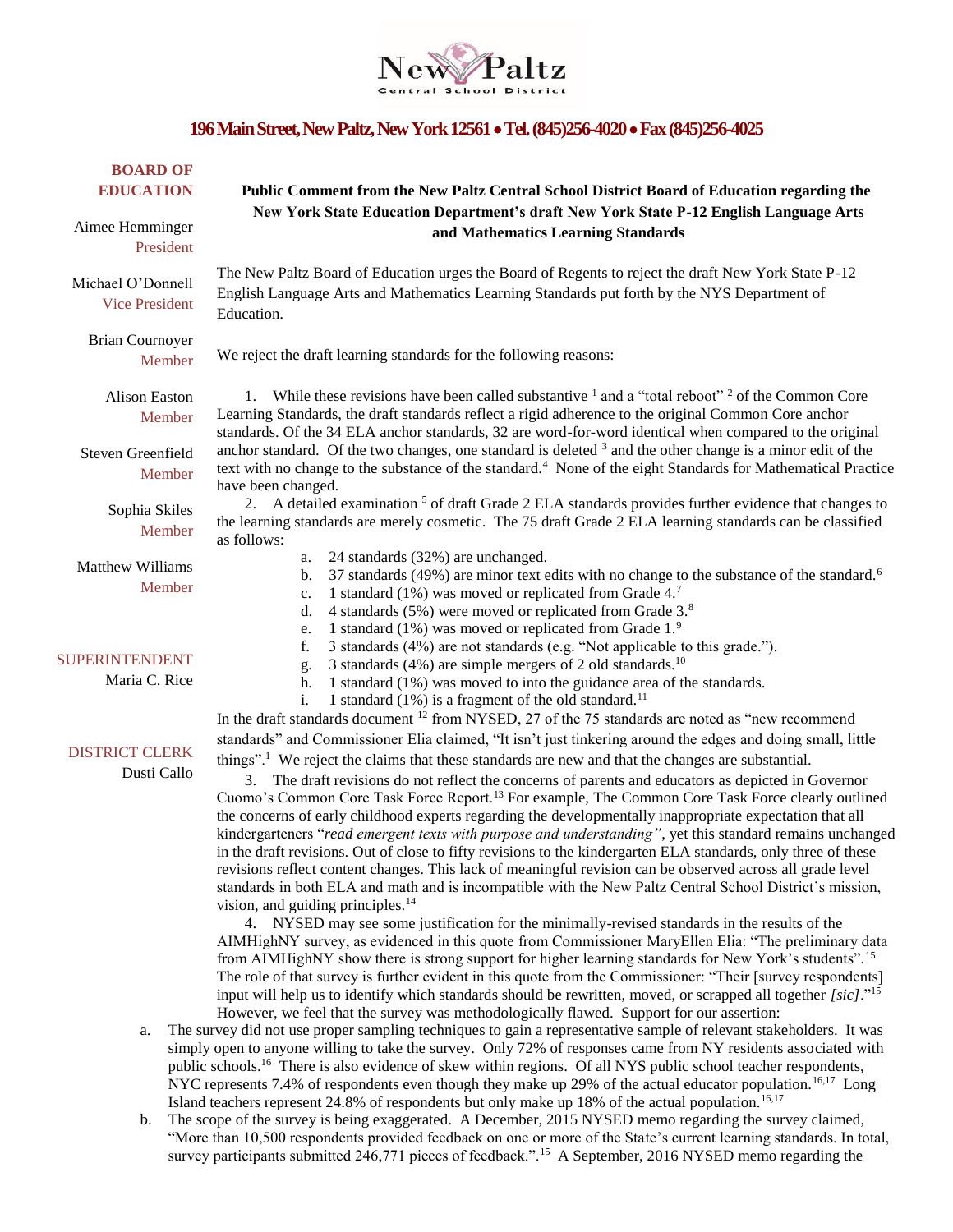draft standards inflates that claim: "More than 10,500 people responded to the survey and provided over 750,000 pieces of feedback.".<sup>18</sup> The 6,611 NYS public school teacher respondents represent less than 3% of all NYS public school teachers.<sup>16,19</sup>

- c. The survey has been used to justify overall support for the standards, but the survey itself never assessed that broad question. The survey's construction was very narrow and never asked the respondent to address questions concerning broad support for the standards or support for other policy issues linked to the standards, such as state assessments and APPR.<sup>16</sup>
- d. The survey results contain numerous data quality issues. For example, at least 68 individuals were able to respond more than once, each time under a separate ID (hence counted as multiple "people").<sup>16</sup> There is also evidence of "speeding", i.e. answering questions far too quickly than would be possible if the question was properly considered. For example, one respondent submitted 45 responses in 123 seconds (less than 3 seconds per response) while another submitted 190 responses in just over 20 minutes (less than 7 seconds per response).<sup>16</sup> There are over 100 respondents that submitted 10 or more responses at an average of less than 10 seconds per response.<sup>16</sup> Such abnormalities (evidence of "satisficing"  $^{20}$ ) would be considered for mitigation in a sufficiently rigorous survey.
- e. While the overall approval rate of 71% seems quite positive, the reported results ignore an evident disconnect with a very important segment: parents and guardians. Parent/Guardian, the second largest respondent group, approve of only 51% of the standards they reviewed.

The New Paltz Board of Education has advocated for the development of learning standards based in evidence or research, created with input from educators, early childhood experts, and parents. To date, insufficient educator and parent input has been used to support the State's original adoption of the Common Core Learning Standards. Therefore, we cannot recommend the adoption of revised standards that provide almost no deviation from the original CCLS and do little to address the concerns of parents and educators.

The New Paltz Central School District Board of Education does not have confidence in the revision process or results. We urge the Board of Regents to reject the draft standards, investigate the procedure by which these revisions were reached, and convene public hearings on the adoption of the draft standards before taking any further action.

Approved by the New Paltz Central School District Board of Education November 2, 2016.

## **References and Notes:**

- 1. [http://www.chalkbeat.org/posts/ny/2016/09/21/new-york-state-recommends-changes-to-over-half-the-common-core](http://www.chalkbeat.org/posts/ny/2016/09/21/new-york-state-recommends-changes-to-over-half-the-common-core-learning-standards/#.WBIAVi0rKM8)[learning-standards/#.WBIAVi0rKM8](http://www.chalkbeat.org/posts/ny/2016/09/21/new-york-state-recommends-changes-to-over-half-the-common-core-learning-standards/#.WBIAVi0rKM8)
- 2. [albany/story/2015/09/new-task-force-familiar-faces-cuomo-wants-common-core-total-reboot-026092](http://www.politico.com/states/new-york/albany/story/2015/09/new-task-force-familiar-faces-cuomo-wants-common-core-total-reboot-026092)
- 3. The deleted standard was Writing Standard #10: "Read and comprehend complex literary and informational texts independently and proficiently." The deletion was accompanied by this note: "The ELA Committee decided that this standard would be more appropriate as guidance for instruction instead of a student achievement expectation. The committee would like to see text complexity guidance included in an introduction."
- 4. The edited standard is Writing standard #5. Old: "Conduct short as well as more sustained research projects based on focused questions, demonstrating understanding of the subject under investigation." New: "Conduct research based on focused questions, demonstrating understanding of the subject under investigation".
- 5. <https://goo.gl/FLjG47>
- 6. Example:
	- a. New: "Answer and ask such questions as who, what, where, when, why, how, and other questions to demonstrate an understanding of key ideas and details in a text." (2.R.1)
	- b. Old: "Ask and answer such questions as who, what, where, when, why, and how to demonstrate understanding of key details in a text." (RI.2.1)
- 7. Example:
	- a. New: "Use precise language and domain- specific vocabulary to inform about or explain the topic." (2.W.1.b)
	- b. Old: "Use precise language and domain-specific vocabulary to inform about or explain the topic." (W.4.2.d)
- 8. Example:
	- a. New: "Use linking words and phrases to connect ideas within categories of information." (2.W.1.c)
	- b. Old: "Use linking words and phrases (e.g., also, another, and, more, but) to connect ideas within categories of information." (W.3.1.c)